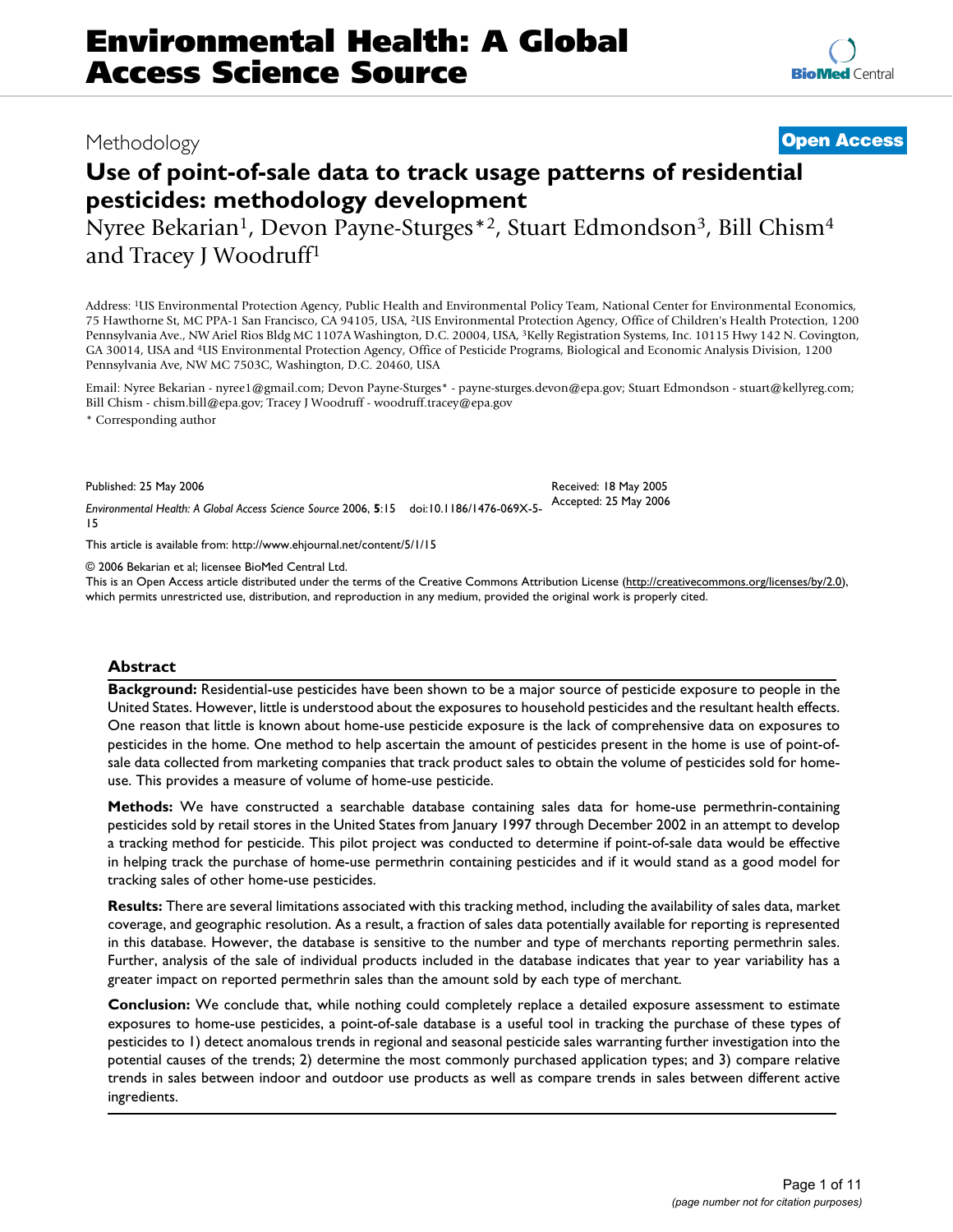# **Introduction**

The United States Environmental Protection Agency (EPA) estimates that production of pesticides tops 1.1 billion pounds annually, amounting to about \$11 billion in sales [1]. In the United States about 900 pesticide active ingredients are registered for use with the EPA [2] and over 20,000 pesticide products are available for agricultural, commercial, and household uses [1]. An estimated 90% of all households in the country use pesticides, accounting for 74 million pounds for which consumers pay \$1.2 billion per year [1]. Several studies have shown that residential-use pesticides are a major source of human exposures to pesticides [3,4], yet human exposures to residential-use pesticides are poorly understood.

Pyrethroid pesticides, synthetic versions of the naturally occurring pesticide pyrethrin which is derived from the chrysanthemum flower, are the most commonly used active ingredients in over-the-counter pesticide formulations [5]. Pyrethroids have largely replaced organophosphate pesticides (OPs) [6], which, until recently, were the most widely used active ingredients found in household pesticide formulations [7]. The EPA began restricting use of OPs in and around the home in 2000, citing risk of human toxicity upon exposures to the compounds, especially to children [8]. The EPA also initiated a phase-out of OPs as active ingredients in pesticides intended for outdoor home-use by 2004 [8].

Unlike OPs, pyrethroid pesticides have low acute toxicity in humans and have long been thought to be safe for human exposure [9]. However, although their acute toxicity to humans is low, studies have shown that pyrethroids can produce chronic health effects such as immunotoxicity, neurotoxicity, and endocrine disruption in humans and other mammals [10-13].

Permethrin is the most common pyrethroid derivative used in residential pesticide formulations [14]. First registered for use in 1977 [2], it is effective against head lice, fleas, ticks, mites, cockroaches, and other pests [15]. Permethrin tends to be relatively persistent and can remain active for several weeks after application [16]. It is rapidly degraded in mammalian systems and, although it is lipophilic, permethrin does not bioaccumulate in the human body [5]. Exposure to permethrin in the home can occur through inhalation, ingestion, and dermal absorption.

# *Tracking home-use pesticides*

While use and exposure to pesticides applied in agricultural settings have been studied more thoroughly, less is known about the uses, exposures, or human health effects of pesticides used in or around the home [17], especially with respect to products purchased over-the-counter (pesticide products that can be purchased and applied without the need for professional licensure) by consumers. Because of the variability in uses and application practices of over-the-counter pesticides used in the home there is a considerable amount of difficulty in estimating the amount of pesticide used or the nature of exposures that occur and, therefore, in estimating the potential risk to human health.

There have been several attempts at tracking pesticide use in the United States, each with varying degrees of success. At the state-level efforts include pesticide tracking systems in California, New York, Massachusetts, New Hampshire, and Oregon. These systems require Pesticide Use Reporting (PUR) and include agricultural as well as non-agricultural applications (including commercial and institutional applications, and professionally applied residential pesticides) [18]. Of those, Oregon is the only state that requires tracking of household pesticides available "over the counter", which is done through the use of point-of-sale reporting; though Oregon's program is currently on hold due to the state's fiscal crisis [18,19]. New York has the most comprehensive tracking system in place, allowing for the characterization of urban-use pesticides by commercial applications. This system requires applicators to supply information on type and quantity of pesticide used for any professionally applied pesticides as well as the address where the pesticides were applied [18]. Public access to this database is restricted.

National level tracking systems include survey and measurement-based studies. The Centers for Disease Control's (CDC) National Health and Nutrition Examination Survey (NHANES) survey, a voluntary questionnaire-based survey, has added questions on residential pesticide use in their 1999–2000 survey [20], but the survey lacks questions about specific active ingredients, pesticide formulations, or types. EPA's Non-Occupational Pesticide Exposure Study (NOPES) was a pilot study, aimed at developing monitoring instrumentation, laboratory methods, and survey questionnaires to conduct a Total Exposure Assessment Methodology (TEAM) for pesticide exposures. The end goal of the study was to develop a framework for estimating people's use of and exposures to pesticides and to take accurate measurements of pesticides in variety of media, such as air, water, and food as a reference point for estimates made from questionnaires. Data were collected from volunteers residing in two cities in three phases and results were reported on in a report published in 1990 [21]. NOPES did not attempt to determine the source of pesticide exposures; however it did make headway in assessing the most important mediums for monitoring pesticide exposure, helped to refine questionnaires to better estimate pesticide use in the home, and yielded quantitative estimates of pesticide concentrations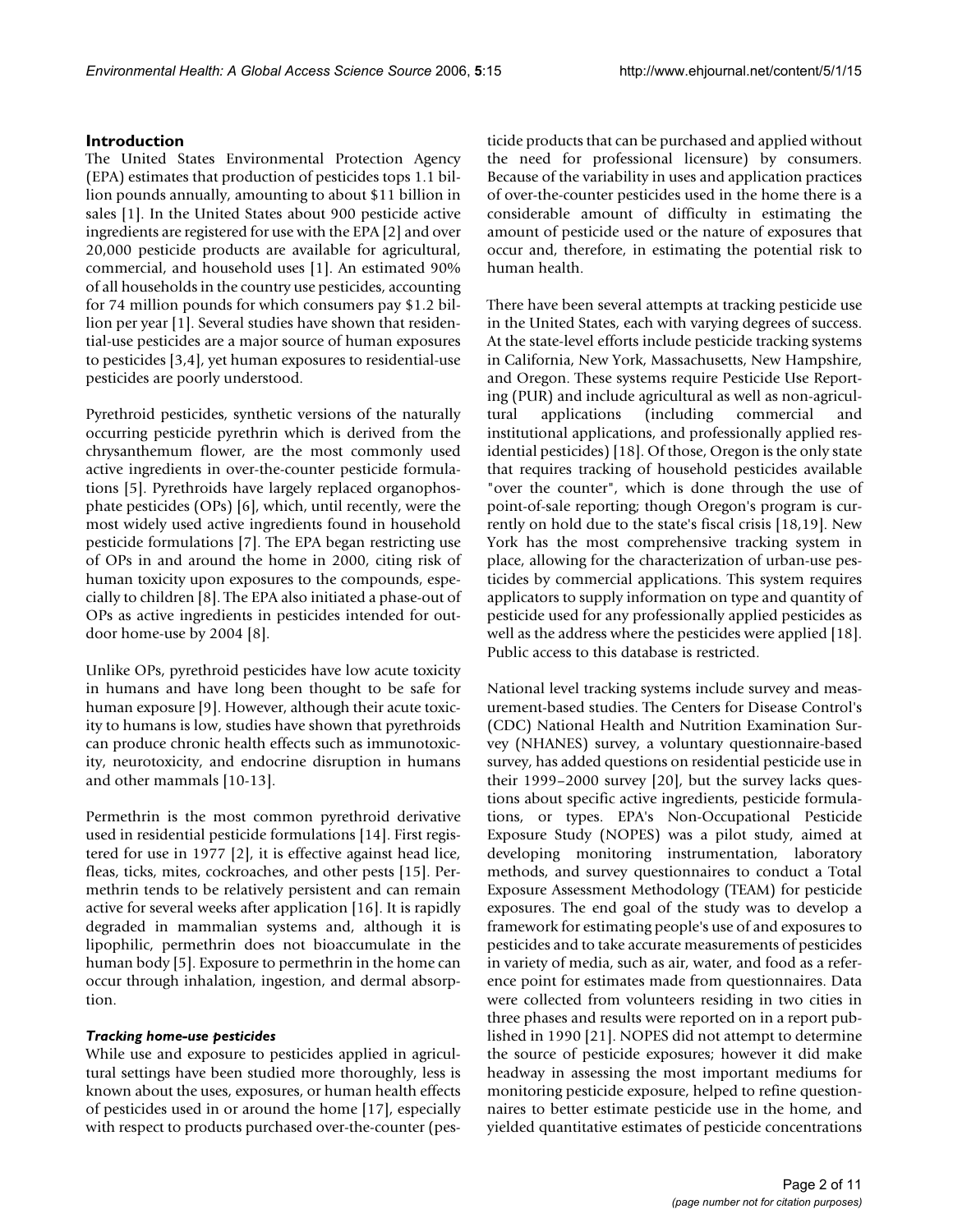in the air, and qualitatively estimated water, food, and dermal exposures.

The EPA has also attempted to understand residential exposures to multiple chemicals, including pesticides, through community-based and regional scale studies such as the National Human Exposure Assessment Survey (NHEXAS) [22]. This voluntary study, begun in 1995 [23], investigated residential exposures to humans to multiple chemicals, including residential-use pesticides, mainly chlorpyrifos and diazinon (another OP). This was done by taking measurements of these chemicals in the home environment (sampled medium included air, house dust, soil, drinking water, and food) [24] and collecting data through the use of questionnaires in an attempt to identify predictors of exposure at a population level, establish new modeling techniques, and understand what chemicals or combination of chemicals pose the greatest human health risks. The studies conducted within NHEXAS had a specific set of studies concerning exposures to children, the Minnesota Children's Pesticide Exposure Study (MNCPES) [25]. Major findings from these studies showed that common pesticides found in homes included chlorpyrifos, permethrin, and pyrethrin [26,27]. Of the houses that were tested, chlorpyrifos was found in 92.5% of the indoor air samples. It was also found in carpet dust, soil, and food samples [27]. Personal monitoring was done in at least one study conducted by Gordon et al and included dermal wipes (to test skin exposure) and personal air sampling. The study found chlorpyrifos more readily on skin than in personal air samples [24].

Before EPA takes regulatory actions on pesticides, studies are conducted on human health, environmental, economic, and social impacts as required by the Federal Insecticide, Fungicide, and Rodenticide Act (FIFRA) 92– 515, as amended [28]. The EPA has evaluated and published information on pesticide sales for many years [1]. The last home and garden pesticide user survey that the EPA conducted was in 1992 and currently it is estimated that it would cost over a million dollars to repeat the survey [29]. However, to date, there is no comprehensive source of information available to the EPA on types and amounts of pesticides purchased by homeowners and renters in the United States. In this article we evaluate a national point-of-sale database for permethrin, a pyrethroid pesticide widely used in home pest management, as a novel approach to track over-the-counter sources that contribute to residential pesticide exposures. The data provided by this study can give a snapshot of pesticide usage and allows us to compare potential relative usage of pesticides between regions of the country. We hope to use this point-of-sale database to 1) help detect anomalous trend in regional and seasonal pesticide sales that may warrant further investigation as to the potential causes of the trend; 2) determine the most commonly purchased application types; and 3) examine relative trends in sales between indoor and outdoor use products as well as sales trends between different active ingredients.

# **Materials and methods**

Market research companies collect and maintain sales data for thousands of consumer items, including pesticide products for manufacturers and retailers. This information is tracked through the use of Universal Product Codes (UPCs), which serve as unique identifiers for each product manufactured. However, these marketing data often lack more detailed information on products like pesticides, such as formulation and percent active ingredient. In order to obtain information on amount of pesticide active ingredient sold to residential users for the purpose of this study we needed to link sales data for permethrin based products from one market research company with another data source that could provide information on active ingredient, percent active ingredient, pesticide type, formulation, and EPA registration number for each product sold. We then were able to match products to their assigned UPC codes then link the two data sources together in a customized dataset that contained all the necessary information for our investigation.

# *Two data sources*

## *Vista Information Systems*

Vista Information Systems (VISTA) provided point-of-sale data for all home and garden products containing permethrin and sold by hardware and home improvement retailers in the Unites States during the time period from January 1997 through December 2002. Vista's data, which covers non-commercial products intended for residential use, came from individual retail companies and stores who voluntarily supply information such as the container size, product type, and formulation (aerosol, fogger, powder) for each UPC. Since reporting to VISTA is voluntary, only a portion of all products sold in retail stores are represented by their data. The data that was provided by Vista included whether the product was intended for indoor or outdoor use, unit and pricing information (number of units sold, dollar values sold, and average unit price sold) categorized by region (National, Northeast, South, Midwest and West), and sales channel (a term used to define groups of retailers that provide similar types of products and operate on similar scales with respect to each other), which include Mass Merchants (major department-store chains), Chain Home Centers (major retail chains focused on home improvement products), Hardware Stores/Independents (smaller, independently owned franchises and Mom & Pop stores focused on home improvement products). Figure 1 illustrates the process by which the individual data sets were merged to create a master database.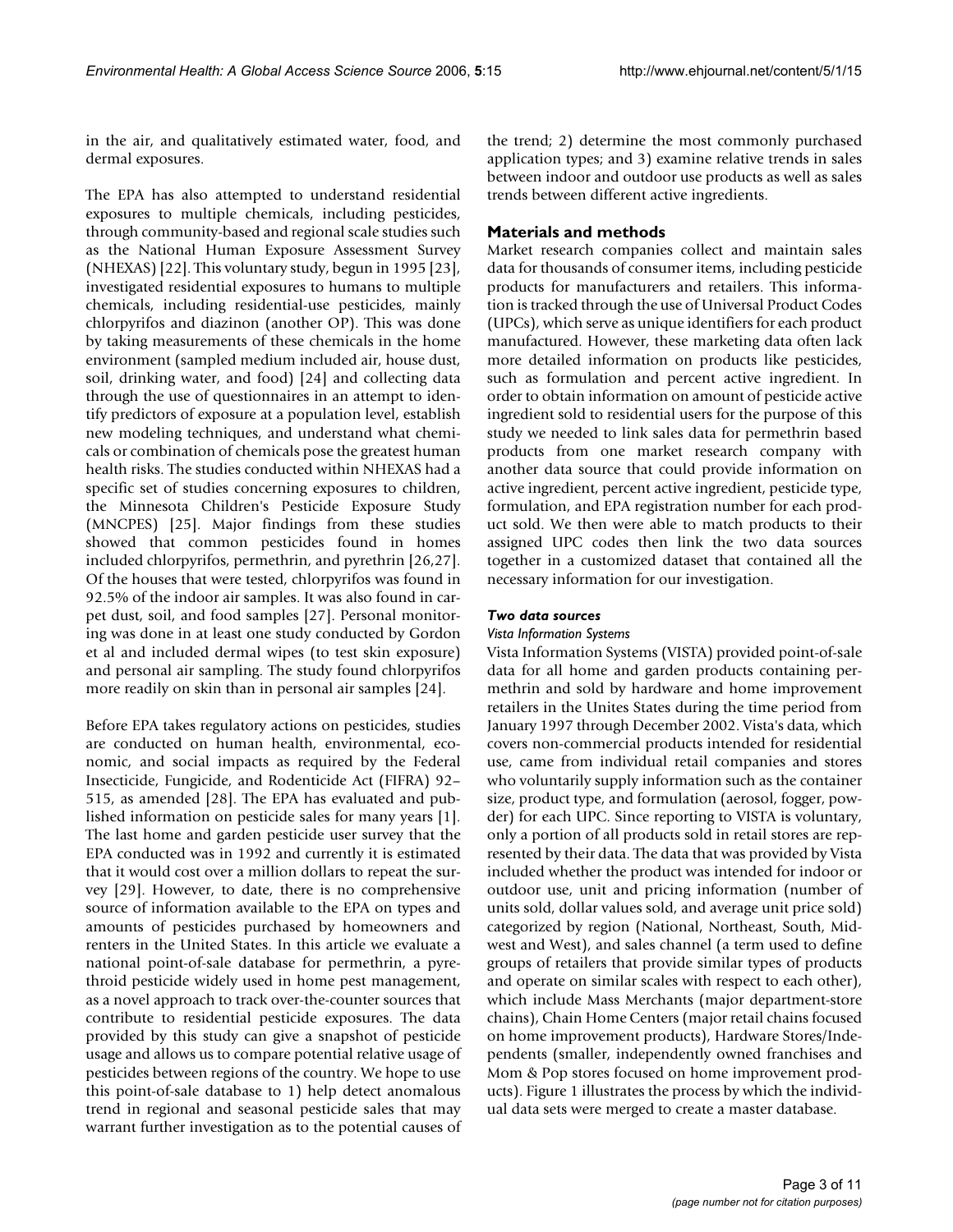

\* Asterisked items are items used to match data in one database with data the other databases to construct master database

## **through Hardware/Independent Re Figure 1 Flowchart illustrating the creation of tailers and Chain Homecenters a database for tracking volume of residential permethrin products sold Flowchart illustrating the creation of a database for tracking volume of residential permethrin products sold through Hardware/Independent Retailers and Chain Homecenters.**

Data reported to Vista from 1997 to 2002 initially included sales data from all companies that traditionally reported to the company; however a large retail company reporting in the mass merchant channel ceased reporting to Vista in July of 2001 and reports we obtained from Vista omitted data from this particular mass merchant company beginning in January, 2000.

## *Description of sales channels*

Point-of-sale data maintained by Vista can be broken down into regional categories, representing the 48 contiguous states and the District of Columbia: Northeast, South, Midwest, and West Table 1.

The national category includes a summation of the three sales channels across all four regions of the contiguous 48 states. While all three sales channels report to the national category, the regional data only reflects data obtained for the hardware/independent and chain home center channels. This difference is due to reporting trends and practices within the retail industry. Because of the major changes in reporting trends that occurred in the mass mer-

|  |  | Table 1: States represented by each sales region |
|--|--|--------------------------------------------------|
|--|--|--------------------------------------------------|

| <b>Sales Region</b> | <b>State</b>                                                       |
|---------------------|--------------------------------------------------------------------|
| Northeast           | ME, VT, NH, MA, RI, CT, NY, NJ, PA                                 |
| South               | DC, DE, MD, WV, VA, NC, SC, KY, TN, GA, FL, AL, MS, TX, OK, LA, AR |
| Midwest             | ND, SD, NE, KS, MN, IA, MO, MI, WI, IL, IN, OH                     |
| West                | WA, OR, ID, MT, WY, CA, NV, UT, CO, AZ, NM                         |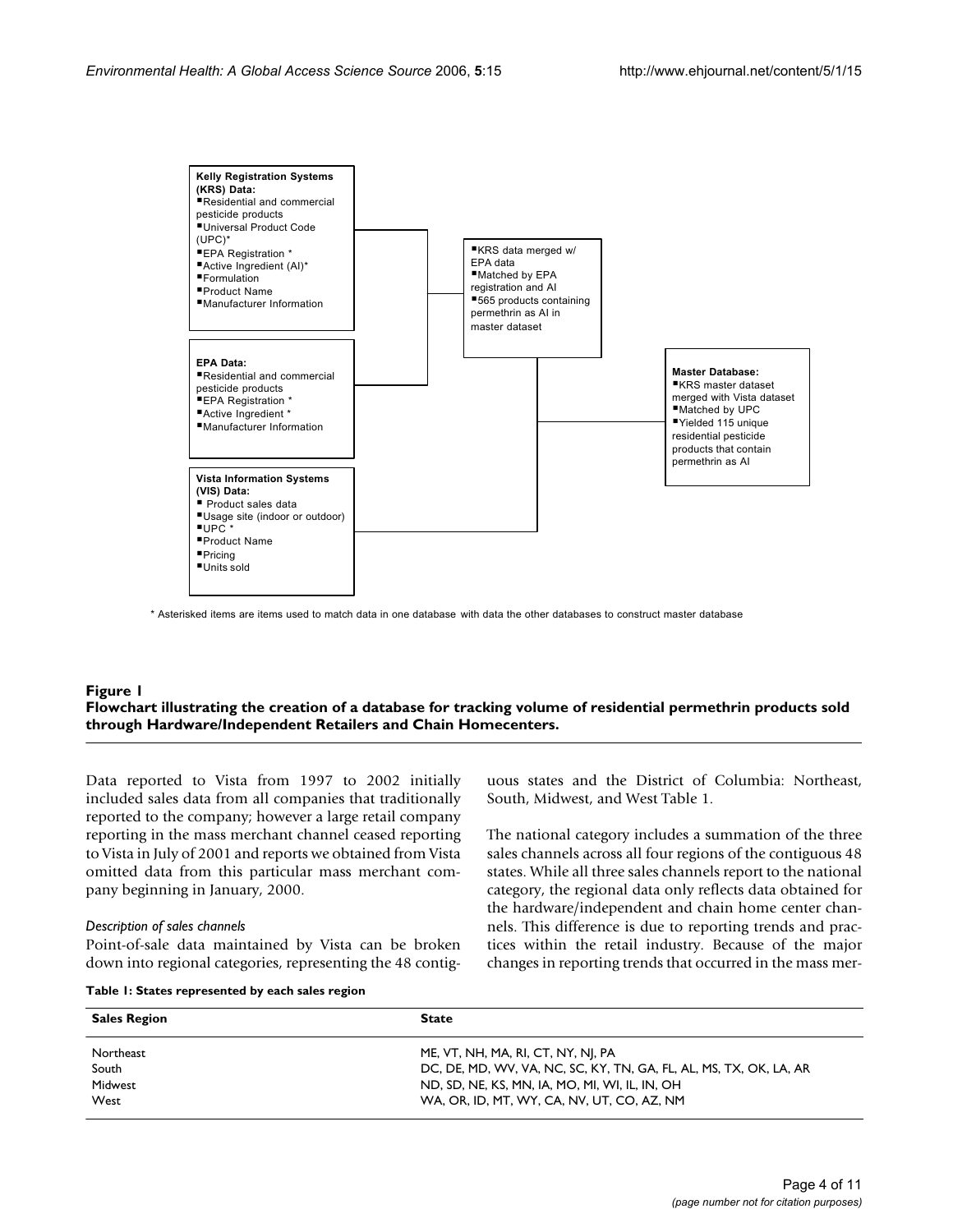chant channel during this study period, as stated above, all data presented in this report reflect the omission of the mass merchant channel from the analysis of the national sales channel.

## *Kelly Registration Systems*

Kelly Registration Systems (KRS) currently maintains a database of all registered pesticide products from 33 states, which is updated electronically by the states on a regular basis. The data KRS receives contains product names, EPA registration numbers, manufacturer information, percent active ingredient, EPA registration status (approved, cancelled), and an expiration date for licensure. This data remains unchanged as it is published for consumer use on a website maintained by KRS; however, it is supplemented with data from the EPA such as: active ingredients (AI), percentage of AI for each EPA registration number; a list of pests controlled by each EPA registration number, a list of sites/crops to which each EPA registration number is approved for use, a list of pesticide types for each EPA registration number, and a single formulation for each EPA registration number. Although the information is routinely updated, it is KRS policy to not alter data that are provided by EPA or individual states. Manufacturers who use the database are able to match their products to a common product equivalent by referencing another database within the system. This allows identical products to be matched even if they have different names, which can vary depending on state or region of the product's origin. All data conversions are done electronically and quality assurance queries are performed to ensure that the electronic conversion was completed successfully, however, no manual data-entry or data editing is performed.

## *Identifying products containing permethrin*

Products containing permethrin for this study were identified in a two-step process. A dataset provided by Vista consisted of 45 products that the marketing firm believed to contain permethrin as an active ingredient. The dataset was found to be extensive but not complete for all products containing permethrin. KRS then obtained a master list of all UPCs from Vista with associated product names and cross-referenced the list with a large database of UPCs maintained by KRS in order to find the 565 actively registered products containing Permethrin as an AI. KRS manually 'updated' its UPC database with the information from Vista and screened and edited the data for duplicates and mismatched product names. KRS was then able to extract a list of UPCs that contain Permethrin, which were supplied to Vista so they could extract sales information for those relevant UPCs. This resulted in a total of 115 unique UPCs coding for products that contain permethrin as an AI.

## *Merging datasets*

Several queries were developed to join the data and to create 'temporary' tables. These steps ensured that, as the EPA data is updated on a monthly basis, the web-based database would be overwritten with up-to-date EPA data, allowing it to stay current with minimal effort

KRS then merged its list with Vista's by matching UPC numbers, which resulted in a dataset containing quantity of units sold by month, container size, region, sales channel, and percent active ingredient as well as other pertinent information for the time period from Jan '97-Dec '02 Table 2. This became the master database from which we were then able to extract the desired information.

## **Table 2: Definitions of terms used in product information descriptions**

| <b>Product Information</b> | <b>Definition</b>                                                                                                                                            |  |
|----------------------------|--------------------------------------------------------------------------------------------------------------------------------------------------------------|--|
| UPC number                 | Universal Product Code - a string of 12 numbers that acts as a unique identifier code for each<br>product; represented by a bar code on most retail products |  |
| Item description           | Short description of product type and brand                                                                                                                  |  |
| Manufacturer               | Company that manufactures and markets product under brand name                                                                                               |  |
| <b>Brand</b>               | Product name under which it is sold by retailers                                                                                                             |  |
| Product Type               | Describes type of pesticide, in this case insecticide                                                                                                        |  |
| <b>Usage Site</b>          | Describes whether product is intended for indoor or outdoor use                                                                                              |  |
| Pest Type                  | What type of insect product is intended to be used on                                                                                                        |  |
| <b>Application Type</b>    | Method of deliver, whether product is an aerosol, fogger, powder, etc                                                                                        |  |
| <b>Container Type</b>      | Type of container insecticide is sold in: trigger sprayer, aerosol can, trap, etc.                                                                           |  |
| <b>Container Size</b>      | Weight of container or size of package                                                                                                                       |  |
| Sales Channel              | Identifies whether product was sold at a Hardware Store, Home Center, or Mass Merchant                                                                       |  |
| Region                     | Identifies if product was sold in the Northeast, South, Midwest, or West                                                                                     |  |
| Percent Active Ingredient  | Describes percentage of active ingredient (permethrin) in product                                                                                            |  |
| Date of Sale               | Describes Month and Year of sale of product                                                                                                                  |  |
| Price                      | <b>Amount Sold in Dollars</b>                                                                                                                                |  |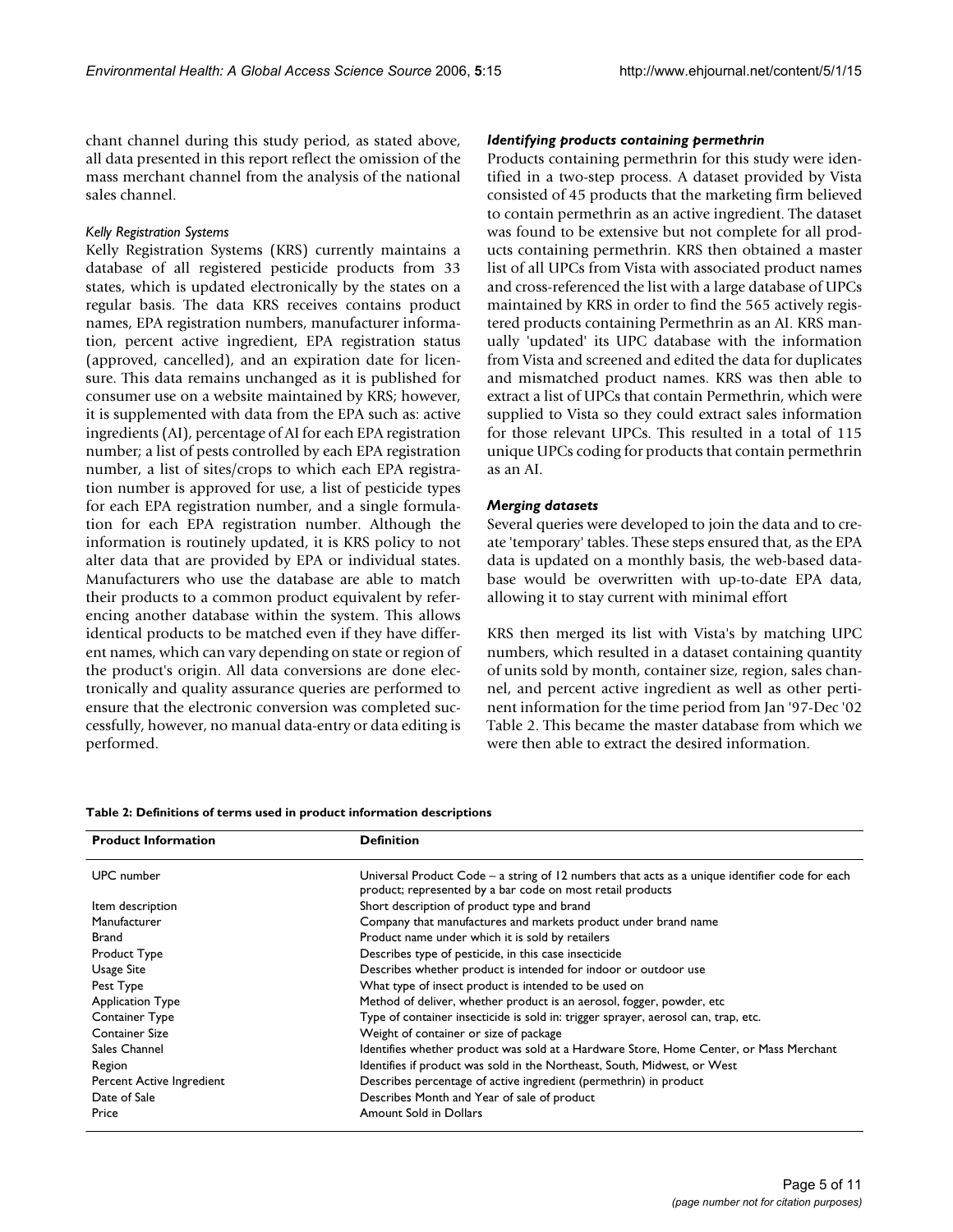The dataset was prepared for descriptive analysis by ensuring all units of measurement and price were uniform or convertible to uniform units. Most of the data conformed to these parameters; however, there were a few exceptions. Some UPCs were associated with container sizes that were in units like UNIDENT, N/A, CT, or PK, as opposed to ounces or pounds, were not convertible into units of measure. Because units for these products were non-convertible, it was necessary to drop these products from the dataset. Roughly 17% of the data was dropped. These data were evenly distributed across the regions and sales channels; therefore we did not expect this to have any impact on our analysis.

The data were then sorted by region (National, Northeast, South, Midwest, and West) and exported into MS-Excel for analysis.

# **Results**

# *Pounds sold*

With the exception of a small increase in pounds of active ingredient sold in 1998, the national sales trend for pounds of indoor-use permethrin products sold was relatively level for the entire study period. The trend for outdoor-use permethrin pesticide was more dynamic. Nationally, there was a three-fold overall increase in total pounds AI for outdoor-use permethrin-based pesticides sold from 1997–2002 (Figure 2); increasing from 2700 lbs sold in 1997 to 10,000 lbs in 2002.

There was an overall decrease in pounds AI for indoor-use products sold regionally from 1997–2002 (Figure 3). The Midwest experienced the greatest decrease in sales from



# **Figure 2**

**Total Pounds of permethrin sold nationally as estimated by the database.** Total pounds of permethrin sold annually in indoor-use and outdoor-use products from 1997– 2002.



# **Pigure 3**

**Pounds of permethrin sold for indoor-use by region as estimated by the database**. Total pounds of permethrin sold in indoor-use products from 1997–2002, as determined by percent of permethrin active ingredient in each product and total weight of each product.

1997 to 2002. Indoor-use pesticide sales in the South were an exception to the regional sales trends in pounds (lbs) AI sold during the study period, increasing by about 11%.

Sales in pounds AI increased in all regions for outdoor-use pesticides for this study period. The largest increase was for the South. In 2001 sale of permethrin-based outdooruse products in the South spiked from about 2000 lbs to almost 13,000 lbs. These numbers contributed to 74% of total nationwide sales for outdoor products for that year. In 2002, sales in the South contributed to just over half of total nationwide sales for that year.

# *Units sold*

'Sale in units' is another method of assessing total sales of pesticide products. A unit is a metric by which a product is packaged. Unit sales on the National scale increased for both indoor-use and outdoor-use products from 1997– 2002 (Figure 4). Unit sales of indoor-use permethrin products increased steadily from about 4 million units to about 4.8 million units during the study period, an increase of about 15%. Sales of outdoor-use permethrin products had a higher relative growth rate than indoor-use products during the study period, from 16,800 units sold in 1997 to about 870,000 units sold in 2002.

Overall sales in units for indoor-use permethrin products increased slightly in all regions except for the Midwest. Sales in the South increased the most from 1997 to 2002, starting at 1.5 million units and ending at 2 million units of pesticide sold per year. The Northeast and West experienced modest increases in sales.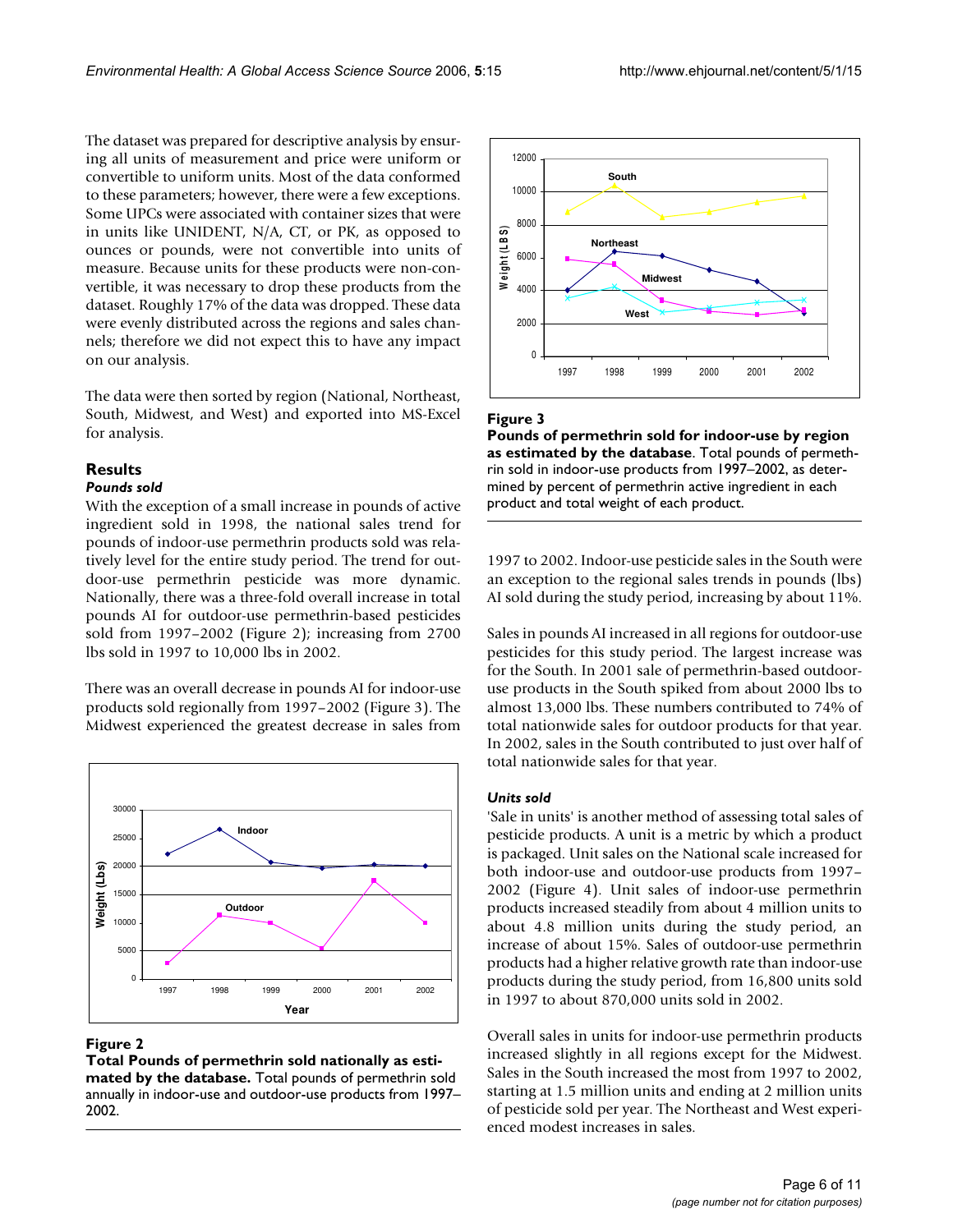Overall regional sales in units for outdoor-use permethrin-based pesticide products increased for all regions during the study period (Figure 5). In 2001 sales in each region increased markedly, with the most dramatic spikes in unit sales occurring in the South, which increased from 28,000 units sold in 2000 to 275,000 units sold in 2001. The Midwest also had increases in unit sales during the study period. From 2001 to 2002 sales in the South decreased by 59%, but remained level for the other regions for the same time period.

## *Indoor vs. outdoor*

More pounds of AI and more units of indoor-use permethrin-based pesticide products were purchased than outdoor-use products. Total nationwide sales in dollars of indoor-use products were \$26.2 million, whereas total sales of outdoor-use products were \$3 million (data not shown). Similar trends existed for sales in pounds and sales in units where sales of indoor-use products were much greater than sales of outdoor-use products for both units of measure.

Analysis of the data on a regional scale also showed that indoor-use permethrin products were more popular than outdoor-use permethrin products; sales for indoor-use products were consistently higher than sales for outdooruse products in all four regions from 1997–2002.

#### *Seasonal trends*

Seasonal sales trends for the four regions of the study were similar to each other. Sales of permethrin-based products peaked during the summer months with slight temporal variability by region, which may be attributable to the cli-



## **Figure 4**

**Units of permethrin-containing products sold nationally as estimated by the database.** Total number of units of permethrin containing products sold per year from 1997– 2002.



## **Figure 5**

**Units of permethrin-containing products sold regionally for outdoor use as estimated by the database.** Total number of units of outdoor use permethrin containing products sold per year from 1997–2002 for each of the four regions of the database.

matic differences in each region. The combined result for the overall national seasonal trend showed sales of permethrin-based products peaking in mid-July to August and dropping to a low during the winter months.

## *Application types*

Of the different application types examined the two most commonly purchased for indoor-use permethrin based pesticides were aerosol sprays and indoor foggers (Figure 6). National sales of aerosol products by unit were higher



## **Figure 6**

**Units of pesticide product sold by type as estimated by the database.** Total unit sales of indoor-use permethrin products from 1997–2002. Products are broken down by application type.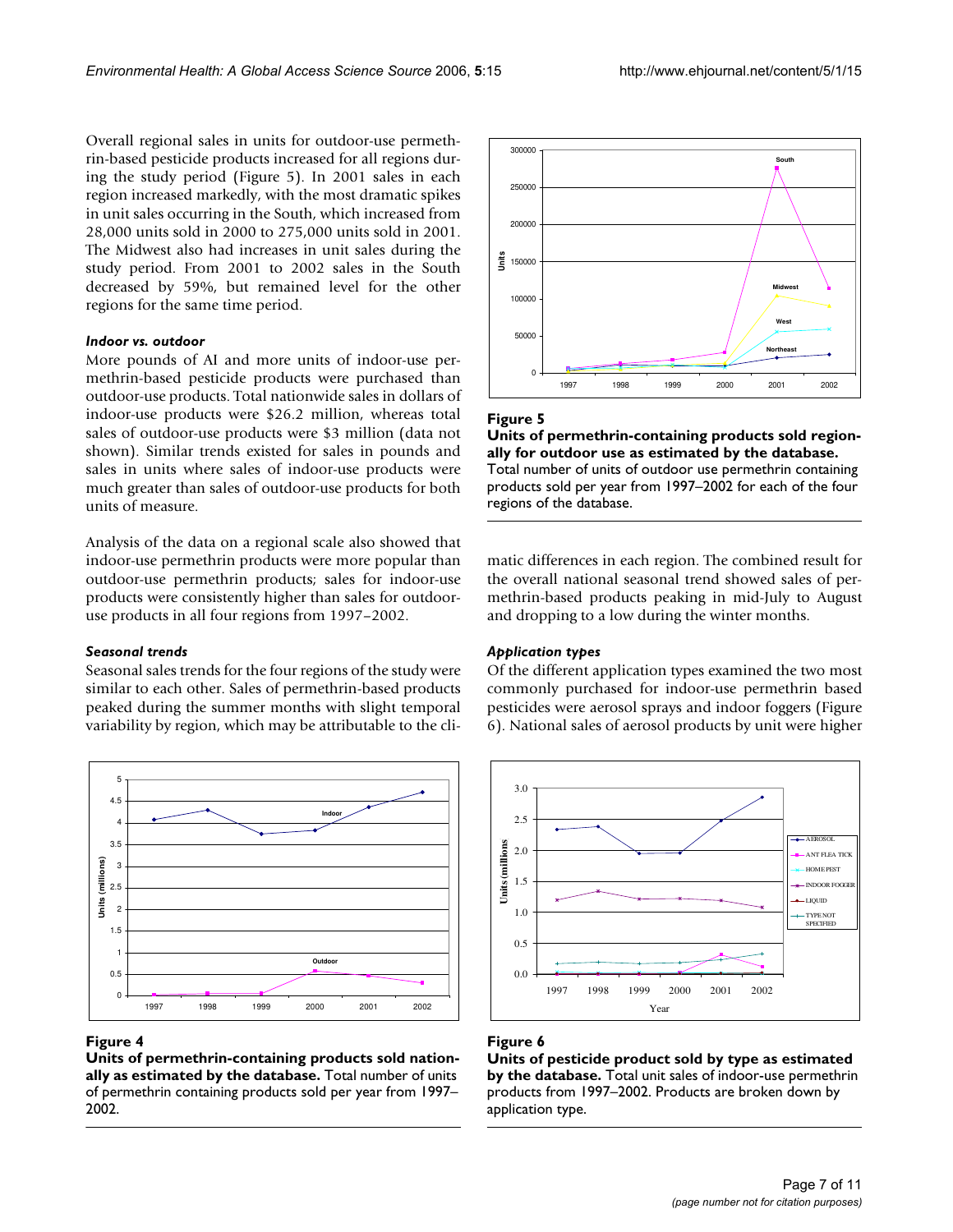than sales for indoor foggers for the entire period from 1997–2002.

Pound for pound, sales of aerosols and indoor foggers were comparable from 1997 through 2000. In 2001, sales in pounds of aerosols rose above sales of foggers, which remained level throughout the study period.

National sales in dollars of indoor fogger were greater than sales for aerosols from 1997 through 2002. In 2001, sales in dollars of aerosol pesticides containing permethrin surpassed sales of indoor foggers containing permethrin. By 2002, annual sales of aerosols topped \$11 million.

# *Market trends*

The sale of permethrin-based pesticide products experienced a slight increase, overall, for both indoor-use and outdoor-use products during the study period. The national sales average increased from \$3.2 million to about \$4.1 million over the 6-year period. Sales increases for indoor-use and outdoor-use products were driven by large increases in sales in the South, especially when annual sales in this region increased from \$780,000 in 2000 to about \$3.5 million in 2001.

# **Discussion**

A market-based approach to tracking sales of residentialuse pesticides is a unique way to monitor patterns and trends in non-commercial, home use of these pesticides. This paper illustrates the type of information that can be obtained from point-of-sale data. The data provided by this study gives a snapshot of pesticide usage and allows us to compare potential relative usage of pesticides between regions of the country. In this study, there are three major areas of comparison that were examined: purchase of indoor use vs. outdoor use pesticide products, regional differences in pesticide purchases, and most commonly purchased application types.

A study comparing indoor vs. outdoor sales of permethrin-based products gives a basis on which to focus a more detailed study, potential exposure assessment, or look more closely at the potential toxicological risks associated with use of products that are purchased more frequently. Similarly, looking at regional differences in buying patterns can tell us if one region of the country may be getting a higher exposure to a pesticide compared to the rest of the country. We can also potentially use this information to compare trends in pesticide purchasing with events involving large-scale pest invasions or outbreaks of diseases that are spread by biting insects and other pests. The formulation piece of the study is important because it helps to identify relevant routes of exposure (inhalation, dermal, etc).

Permethrin's chemical properties and toxicokenetic mechanisms in mammals make it an appropriate alternative to OPs. It's chemical properties are why permethrin is often preferred as an active ingredient in pesticide products intended for indoor use over other ingredients, such as carbamates. This is reflected in the sales trends for overthe-counter permethrin products from 1997–2002, which increased over time. Also, sales in units, pounds, and dollars for indoor-use permethrin-based pesticides were much greater than for outdoor-use products during this time-period.

It is not surprising that different regions in the United States have different sales of pesticide products. The South, being a temperate and humid climate where indoor infestations may be a problem, may have a greater need for indoor pesticides than a colder climate area such as the Northeast or a drier climate area such as the West. This may explain why sales for indoor-use pesticides were higher in the South compared to the Northeast, Midwest, and West. While this trend is likely dictated by a region's need for pesticide use, there are some anomalies in the data that are not easily explained by regional weather, such as the large spike in sales for outdoor-use permethrin product that was seen in the South in 2001. Because the sales data that we obtained gave us a snapshot in time were are able to identify this anomaly, look back to events occurring in 2001, and investigate what may have been happening in the South at that time. For example, we can use this type of database to look at use of pesticides as a response to West Nile Virus (WNV). According to the CDC the first cases of WNV were reported to have occurred in humans in the South in 2000 [30]. By 2001, most of the southern states reported human cases of WNV. The increased purchase of outdoor-use residential pesticides in the South in 2001 could potentially be explained by people reacting to the arrival and spread of WNV in the region.

Additional study is required to prove that the spike in sales for outdoor-use permethrin-based pesticides in 2001 in the South is attributable to the spread of WNV. However, the WNV story exemplifies how point-of-sale data can be used to pin point interesting trends in pesticide usage that may warrant closer attention.

Another trend demonstrated by the point-of-sale database was the overall increase in national sales in units of both indoor and outdoor-use permethrin-based pesticides. This increase be explained by the restrictions put on chlorpyrifos and other OPs by the EPA. In 2000, the US EPA restricted the use of chlorpyrifos, the most widely used homeowner pesticide active ingredient, from products intended for indoor household-use [31]. The Agency also announced a phase-out and eventual cancellation of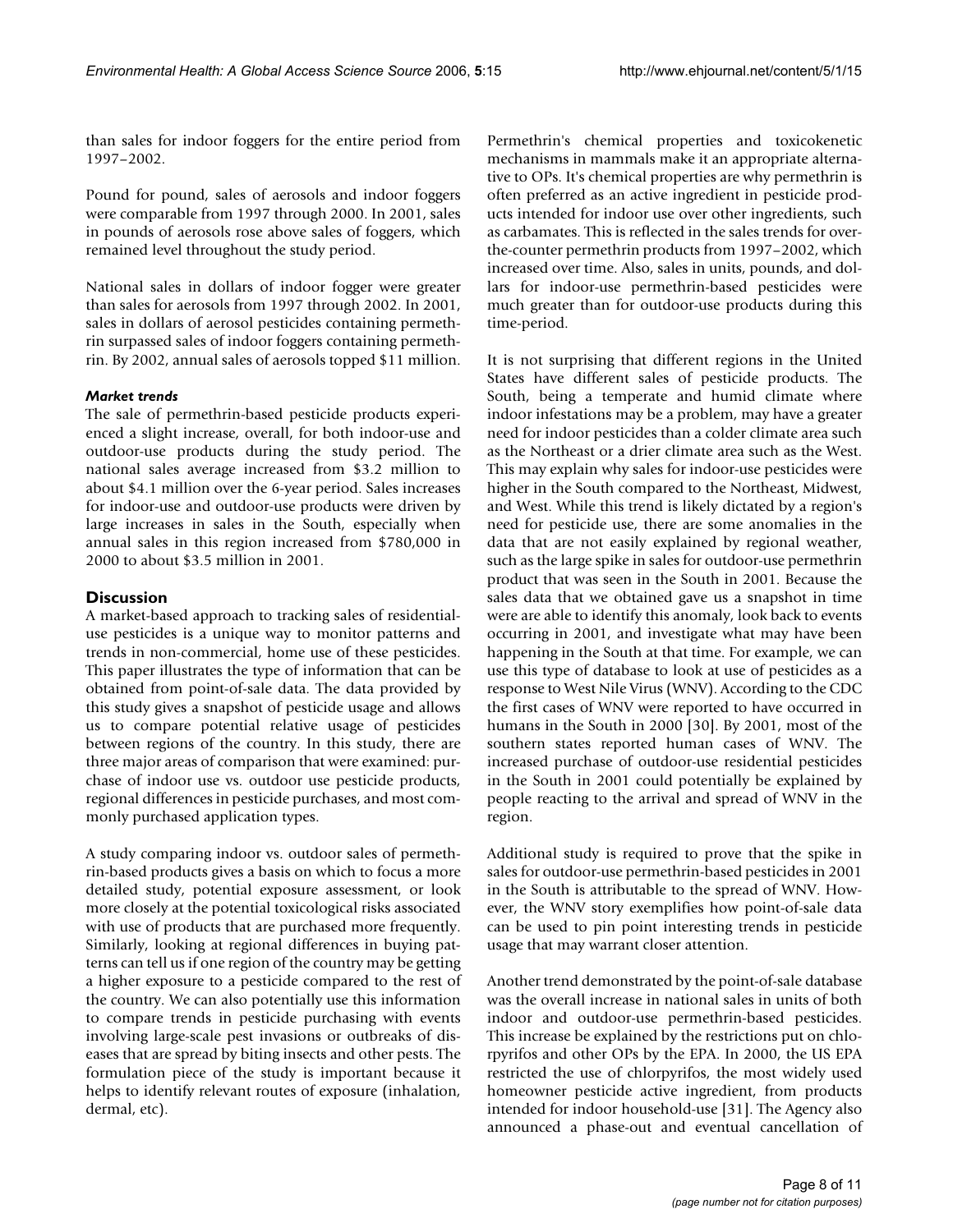diazinon, another OP, for outdoor, residential use [32], adding to the growing list of OPs that had been cancelled for such uses. As of 2000, only commercial and agricultural applications of chlorpyrifos would be allowed, and all sales and applications of these chemicals would have to be recorded and tracked through the EPA. This move came as a result of an extensive review of chlorpyrifos, which included studying its toxicity to humans [33]. Pyrethroids and, to a lesser extent, carbamates have replaced OP pesticides [6], thereby potentially explaining the upward trend in permethrin sales in units seen from 1997–2002.

It is interesting to note the differences in sales trends using weight in pounds of permethrin sold compared to the units of permethrin products sold. While, in theory, the trends for the two measures should be similar, the sales trends for units sold increased overall from 1997 to 2002 and decreased for weight of active ingredient sold. These two measures may be different because of altered formulations, such as formulations where two pyrethroids are mixed and a lower rate of permethrin is used or where there has been the addition of a synergist. Formula alterations may result in a need for less active ingredient for a product to be effective. The ensuing outcome would be less pesticide by weight sold per year. At the same time, an increased demand for a product would raise sales, resulting in an increase in the number of units sold per year. This is an important finding that illustrates the fact that all questions involving pesticide sales trends may not be addressed intuitively. Different queries must be explored in order to accurately interpret the sales trends and other data.

There are several issues involved with utilizing point-ofsale marketing data to track pesticide usage patterns. The greatest challenge comes from availability of sales data. Not all merchants are willing to report sales information to marketing companies, which can result in underestimates of pesticide use. One such company was reporting its sales data to marketing companies and then ceased reporting in July 2001. Vista omitted this company from its market reports from January 2000 on because the market information for that year was incomplete. When this large retail chain in Vista's mass merchant channel discontinued the reporting of their sales data to Vista in 2001 it had a profound effect on total, national sales figures. The difference in reported sales in pounds of permethrin dropped from just over 45,000 lbs of active ingredient sold in 1999 to 3,512 lbs sold in 2000; a 14-fold difference. If reported sales of permethrin in pounds continued on the established trend from 1997–1999 in Vista's mass merchant channel, a roughly linear trend, then projected sales in pounds in 2002 would have been about 58,000 lbs, vs. the 4,051 lbs reported by Vista. As a result, combined projected national sales for that year from Vista would have been about 88,000 lbs, which is roughly 3 times as much as observed in Vista's home center and hardware channels combined.

Since the majority of total sales in the mass merchant channel are attributable to this company, dropping this company's data in 2000 led to a 14-fold decrease in reported total sales for that year, complicating the analysis and leading us to drop the mass merchant channel completely from our national permethrin sales analysis. If the goal of using point-of-sale data were to extrapolate actual pesticide exposures in people using residential pesticides, the estimated exposures would fall extremely short of the actual exposures without availability of the mass merchant sales channel. However, the purpose of this pilot project was for pesticide use tracking and comparing relative, not absolute, usage by region and season. Therefore, we were able to continue the analysis without data from the mass merchant channel; the assumption being that sales trends within the mass merchant channel would mirror trends in the chain home centers and independent hardware channels. We checked this assumption by comparing trends between the channels for the years where there was complete information. Patterns for regional and seasonal sales, trends in sales of popular formulations, and ratios of indoor to outdoor sales were similar across each of the sales channels for the years with complete information. Therefore, despite the exclusion of the mass merchant channel, we were able to analyze this pilot sales database for potential trends in sales for a small share of the market (e.g. the home center and hardware store channels reporting to Vista). A next step following our pilot study would be pesticide use surveys to confirm the trends observed in the point-of-sale data from Vista, which represents a small fraction of the market. This would help us determine if the point-of-sale data are adequate indicators for residential pesticide purchases and use.

Another issue with tracking using point-of-sale data is market coverage. With the exception of the mass merchant channel, much of the remaining home consumer market is covered by the Vista survey. Components of the market that were excluded from the Vista survey were lumberyards, lawn and garden stores (i.e. nurseries), club stores, and grocery stores, which either do not report their sales data to any marketing agencies or report their data to agencies other than Vista. Veterinary clinics were also not included in market data. This area may be important because permethrin is used in many flea and tick preparations for dogs and cats.

Resolution is another problem with the market-based approach. Most marketing companies do not report their sales data at a geographic level any finer than a wide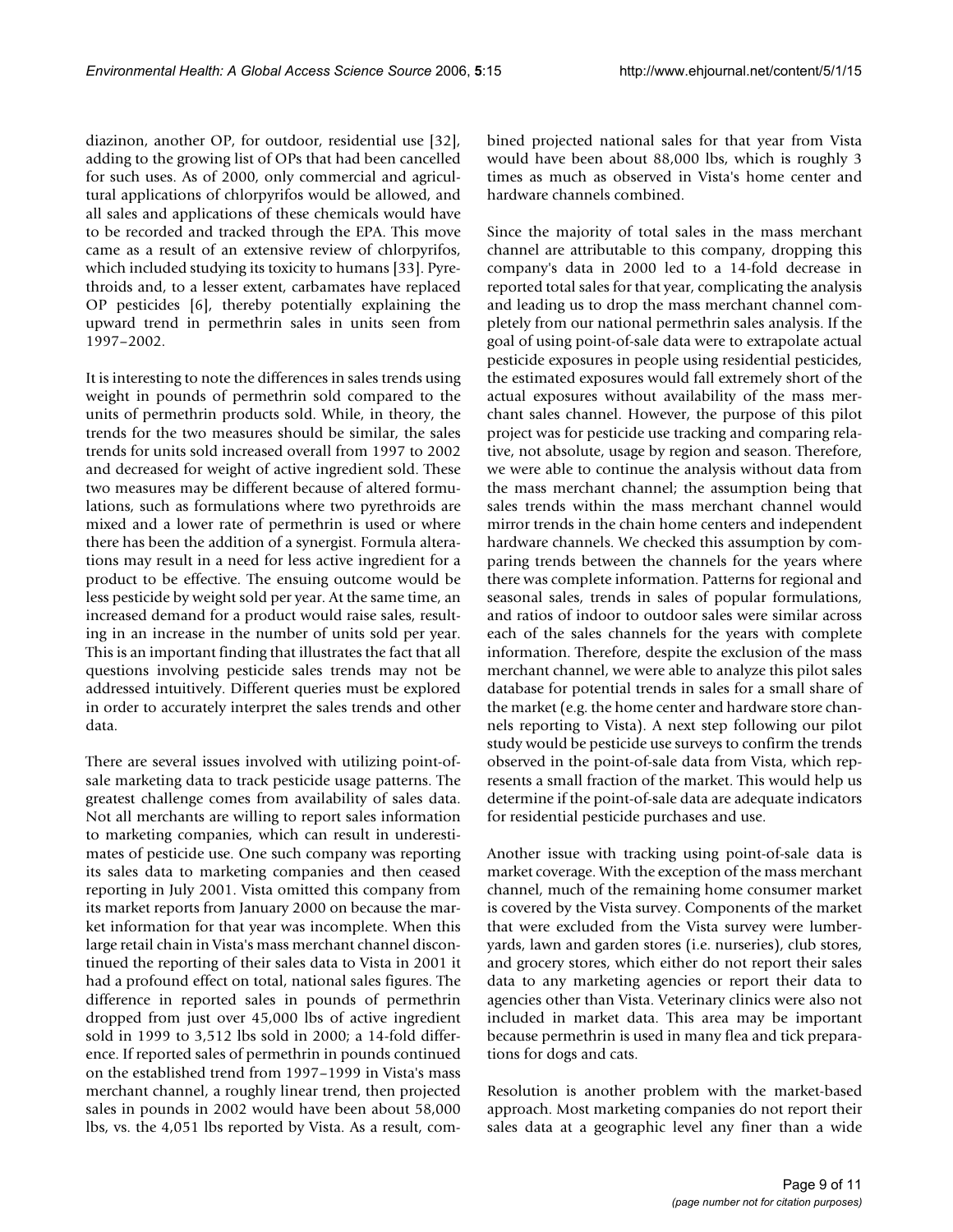regional level, such as Northeastern or Southern states, leaving no ability to examine sales by county. This greatly limits our ability to find areas of higher or lower pesticide sales, which creates broad generalizations of regional usages and, therefore, exposures

Finally, data tracked by marketing companies are not part of public databases. Access to these databases is limited, at best, as companies are often reluctant to make information public by selling their data. While not as big of a problem for the public at large, government organizations like EPA become severely limited in the type and quality of information that is available.

Permethrin is only one out of hundreds of pesticide active ingredients that are used in residential pesticide formulations. It was chosen for this study as a benchmark pesticide because of its widespread use. In order for a pesticide tracking system to be completely successful, it will be necessary to obtain point-of-sale data for all pesticides formulated and sold for home-use. With this in mind, it is important to also note that pesticides purchased over-thecounter are not the only source of pesticide exposure in the home. Many common household items come pretreated with pesticides, usually permethrin or other pyrethroids. Rugs, mattresses, curtains, and other similar items may be treated in factories to proof them from moths and other pests [34]. Other sources of pesticide exposure include dietary exposures from food, as well as drift from agricultural applications and pesticides that are tracked into homes by individuals exposed in occupational settings. It is not clear how significant pesticide exposures related to these sources are. What this point illustrates, though, is that pesticide use is more widespread than many people may think. While a point-of-sale tracking system could not fully represent all aspects of the homeuse pesticide market, it could be a useful tool in the overall effort to understand these exposures.

# **Conclusion**

Residential environment and consumer products, such as pesticides, have been identified as significant contributors to human exposures and health risks. While all agricultural and commercial pesticides used in the United States are regulated by the EPA, it is considerably more difficult to control the use of over-the-counter pesticides once they are purchased by the consumer. Products intended for home use must be registered with EPA but use reporting, i.e. how much of a product is used, when, and by whom, is not readily available. As a result, it is difficult to assess the amount of exposure to pesticides that people experience in their homes; therefore, exposures are very hard to control. Because performing exposure assessments for every household pesticide active ingredient available in the United States would be logistically difficult and expensive, having the ability track use of these pesticides by employing pesticide sales data could be a practical alternative. Despite limitations associated with pesticide tracking through point-of-sale data, such as availability of sales data, market coverage, and geographic resolution, this type of database is still sensitive to relative trends in pesticide sales. While not without its problems, creating a point-of-sale database would provide a helpful snapshot of usage patterns from region to region, allowing us to locate areas of the country that may warrant more detailed investigations and further helping us understand human exposures to home-use pesticides.

# **Abbreviations**

EPA Environmental Protection Agency

OP Organophosphate Pesticides

PUR Pesticide Use Reporting

CDC Centers for Disease Control

NHANES National Health and Nutrition Examination Survey

NOPES National Occupational Pesticide Exposure Study

TEAM Total Exposure Assessment Methodology

NHEXAS National Human Exposure Assessment Survey

MNCPES Minnesota Children's Pesticide Exposure Study

FIFRA Federal Insecticide, Fungicide, and Rodenticide Act

UPC Universal Product Code

VISTA Vista Information Systems

KRS Kelly Registration Systems

WNV West Nile Virus

## **Competing interests**

The author(s) declare that they have no competing interests.

## **Authors' contributions**

NB analyzed and interpreted database, drafted article

DPS conceptualized study and design, involved in drafting and revising article, final approval of published article

SE developed design methods and constructed database